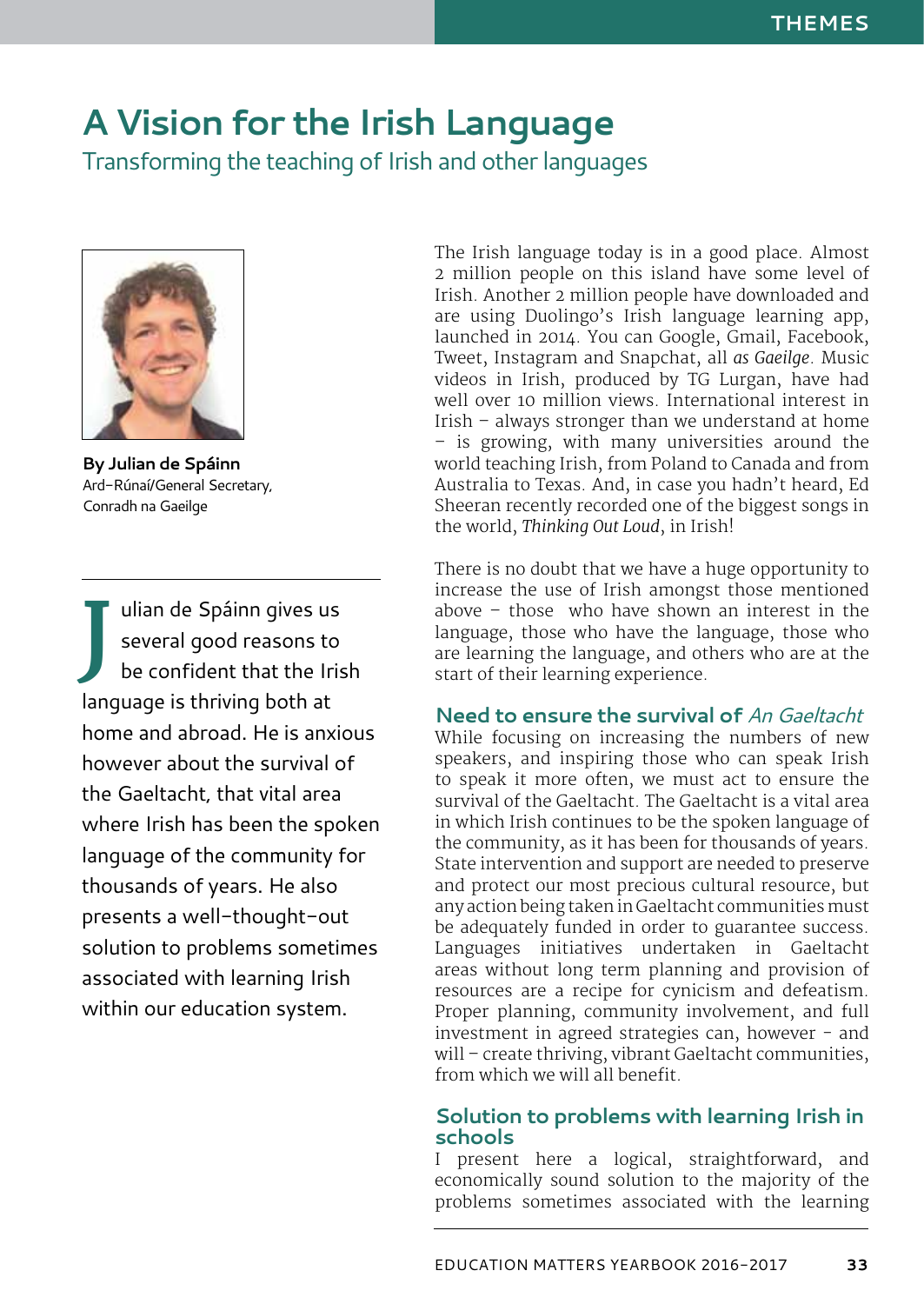of Irish in our education system, based on both best practice and on international expertise. Most of the suggestions could also be used to help us build an education system that excels in language learning in general. We could successfully ensure that the vast majority of school children are not only bilingual in Irish and English, but also have a good command of a third language by the time they leave school.

The benefits of bilingualism are many and well-recognised throughout Europe, with the possible exceptions of the UK and Ireland. More media coverage could help to raise this awareness in Ireland. Here are just five of the benefits:

- 1. Improved cognitive skills, problem solving, etc.– these, in turn, obviously help with employability, job progression, and life in general
- 2. Improved listening skills and a heightened ability to monitor the environment
- 3. Improved aptitude for third/ subsequent language acquisition
- 4. Improved job opportunities careers for those with a good command of the Irish language include positions in law, media, medicine, business, translation, education, and many other areas
- 5. Improved protection against dementia and Alzheimer's in later years.

So how do we teach Irish better, ensure that our school children are bilingual at least in Irish and in English, and reap the huge benefits of bilingualism and further language learning?

#### **Immersion Education**

The answer I am putting forward is immersion education, immersion education, immersion education. This is the tried, tested, and successful method for learning languages throughout the world. I mention it thrice to emphasise that it is my belief that the **most important** method of changing language learning in this state should be by immersion education.

Ireland's greatest educator, Pádraig Mac Piarais, went to Belgium in 1906 to learn about immersion education and, on his return, he introduced it in his school, St. Enda's. For him, and for many others active in education at the start of the 20th century, it was clear that the best way to learn a language was to be immersed in it. Now, one hundred years later, it is time to allow the immersion method to reach its full potential in our schools.

We already have full immersion in Ireland in Gaeltacht and Irish-medium schools, with all subjects being taught through Irish and school activities through Irish. It is recognised that pupils in these schools become proficient in Irish and in English with relative ease. This is recognised by parents who continue to seek Irish-medium education for their children. There are now over 300 Irish-medium schools on the island of Ireland and 70 post-primary schools or units.

#### **Partial immersion**

But what about the majority of schools that function through the medium of English? I believe that we should introduce partial immersion, i.e. teaching a number of subjects through Irish and increasing the use of Irish

 $\mathbf{E}$  d Sheeran recently recorded one of the biggest songs in the world, *Thinking Out Loud,* in Irish.

 $\Gamma$  tate intervention and support are needed to preserve and protect our most precious cultural resource [*An Gaeltacht*].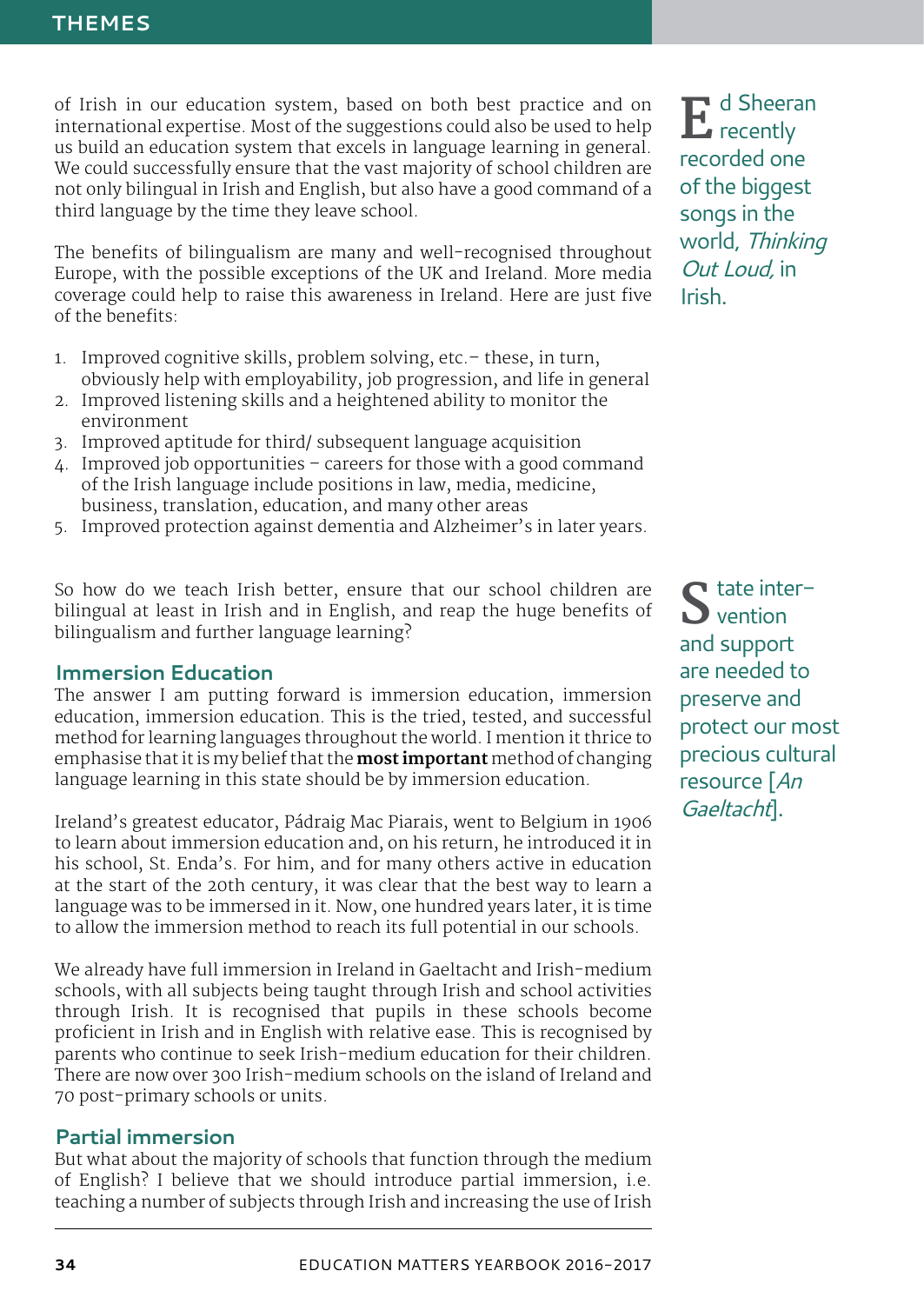**Y**ou can Google, Gmail, Facebook, Tweet, Instagram and Snapchat, all *as Gaeilge.*

in school activities, and gradually extend this system to all schools. Partial immersion is a proven successful method of teaching Irish in Ireland. The rapid improvements produced by Irish language summer colleges in the *Gaeltacht* show what is possible. Every summer young people attend three week courses and return home with the ability to speak Irish fluently and confidently. Imagine what could be done over 16 years if partial immersion were employed from the two years of free pre-schooling to sixth year in secondary schools. Below is a holistic approach that I am proposing to the Department of Education and Skills to support the introduction of immersion education into all our schools on a phased basis:

# **Primary and Early Years education**

The early years can be the most important for language learning and so I recommend the following two proposals:

- » Firstly, partial immersion should start from the two free years of pre-school provided by the state. Young children's minds soak up new words in both their native language and in another language they frequently hear. Partial immersion could be introduced gradually by primary schools and providers of early education by choosing subjects such as art, drama, physical education, or other subjects, and teaching these through the medium of Irish. These subjects would also encourage the children to perceive Irish as a fun means of communication, and not as a difficult school subject.
- Secondly, I would suggest that this introduction to partial immersion should be accompanied by a language plan for the school. This plan would identify and provide opportunities to use Irish outside of the classroom situation to reinforce and give more context to the subjects being taught through Irish.

# **Post-primary education**

If we introduce partial immersion to primary and early years education, then we can expect that by the time the children reach second level, they should be able to communicate comfortably through Irish. To cater for their increased ability and knowledge of the language, I recommend the following two proposals:

- » Firstly, the syllabus that all students study to Leaving Certificate should be based on the *Common European Framework of Reference for Languages (Council of Europe, 2001).* This means that the students would learn language skills with clear communicative objectives, starting with an increased emphasis on oral and aural skills and progressing to more advanced written skills as the student progresses through the framework. This system would ensure that all students would learn – and be tested – at the level of their own personal ability in the future, instead of following the rigid system in place at the moment. A language awareness course should also be incorporated for all students to increase their awareness of the importance of language learning. This is not currently fostered enough in our schools, or indeed in Ireland generally.
- Since the revision of the LC marking scheme giving 40% to the oral component of the exam, many people feel there has been a dumbing

**M** any ities around the world are teaching Irish, from Poland to Canada and from Australia to Texas.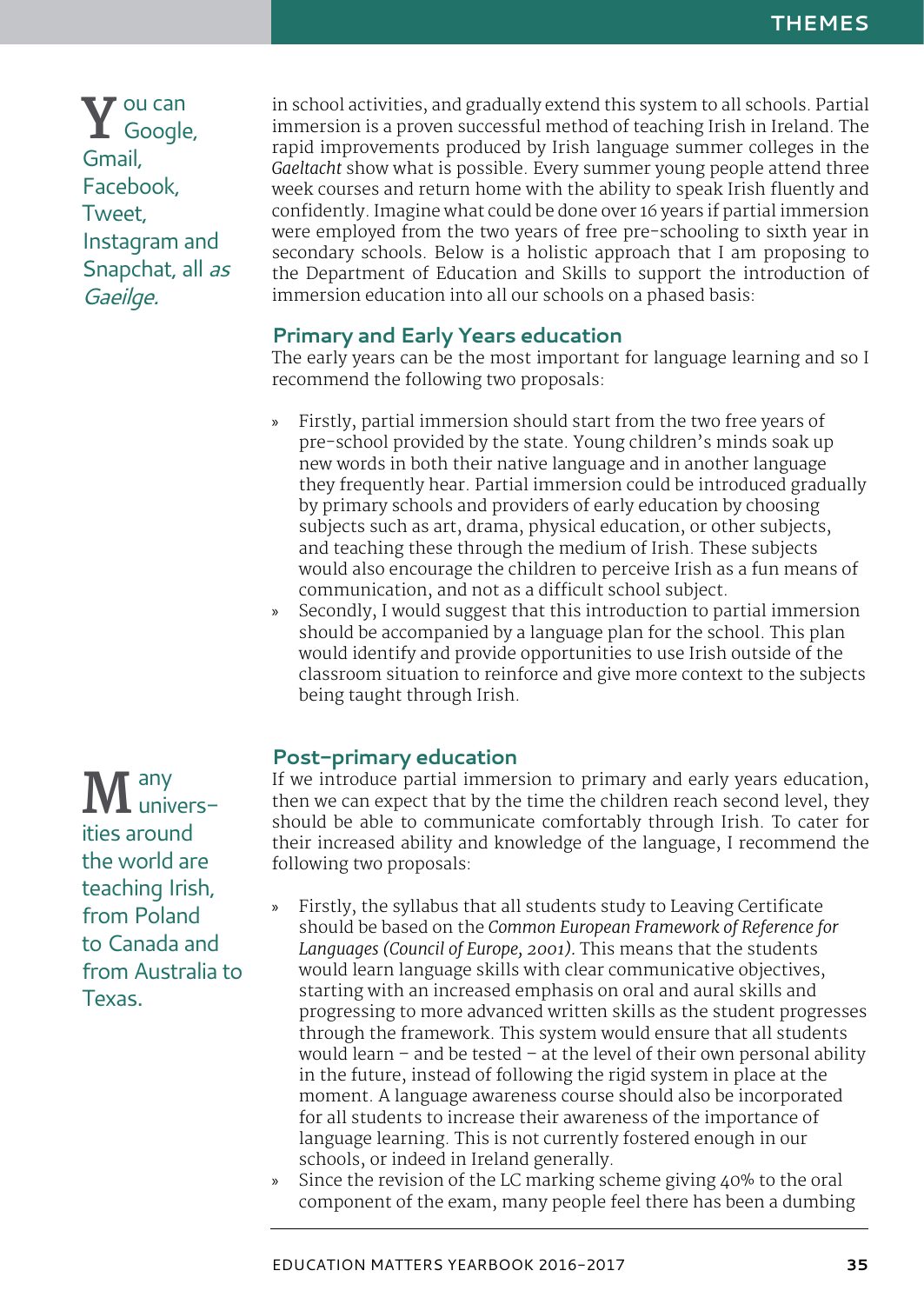down of the standard of Irish necessary to attain a high grade, as very little literature is studied and the written component of the exam is not challenging. This is especially true for native Irish speakers and students with a high standard of Irish in *Gaelcholáistí* or other schools. For those students who have a high ability in Irish already, the change has been the equivalent of giving 50% of the marks in English to an English oral exam and taking most of the literature off the curriculum. These competent Irish speakers need to be catered for and challenged adequately at Leaving Certificate level. This could easily be done by having an optional additional Irish subject for Leaving Certificate with an emphasis on literature, similar to additional subjects such as applied physics. Alternatively there could be a third level in addition to the ordinary and honours levels – let's call it the *Sárleibhéal* – which would have bonus CAO points for those who choose it, similar to the current system for higher level maths. As the new Junior Cycle specifications include two different specifications for Irish – one for Irish-medium schools and one for English-medium schools – the time is right to follow this with the recommendation above.

## **Third level education**

Initial teacher education at third level should adapt to facilitate this new approach of partial immersion in our schools. This should be done in two ways:

- » Firstly, and at no additional cost, students starting their initial teacher education courses should spend the first two weeks of their course immersed in the language in the Gaeltacht. As part of the course they will spend two weeks in their first year in the Gaeltacht anyway, but this is usually done at Easter or during the following summer. I believe strongly that if the students met each other for the first time through Irish, and spent a period of time getting to know each other whilst using Irish as the medium of communication, they would be encouraged to continue to use Irish when they return to their colleges of education (having been acquainted through the medium of English initially, it is unusual for someone to change their medium of communication to Irish at a later stage). Being immersed and using more Irish right from the start of their course would be a huge advantage for the students developing their Irish language fluency. I also believe that the period spent in the *Gaeltacht* by the students is an essential part of their course and therefore should be funded by the Government.
- Secondly, the colleges of education should teach all their students how to teach other subjects through Irish, such as art, drama, or physical education. This would ensure that more and more teachers in our schools will be able to use the partial immersion method on a gradual basis. This would give our children the opportunity to become bilingual at least in Irish and in English by the end of their time in school, while also affording them a greater ability to learn another language.

**S**o how do we teach Irish better?

M any people feel there has been a dumbing down of the standard of Irish necessary to attain a high grade.